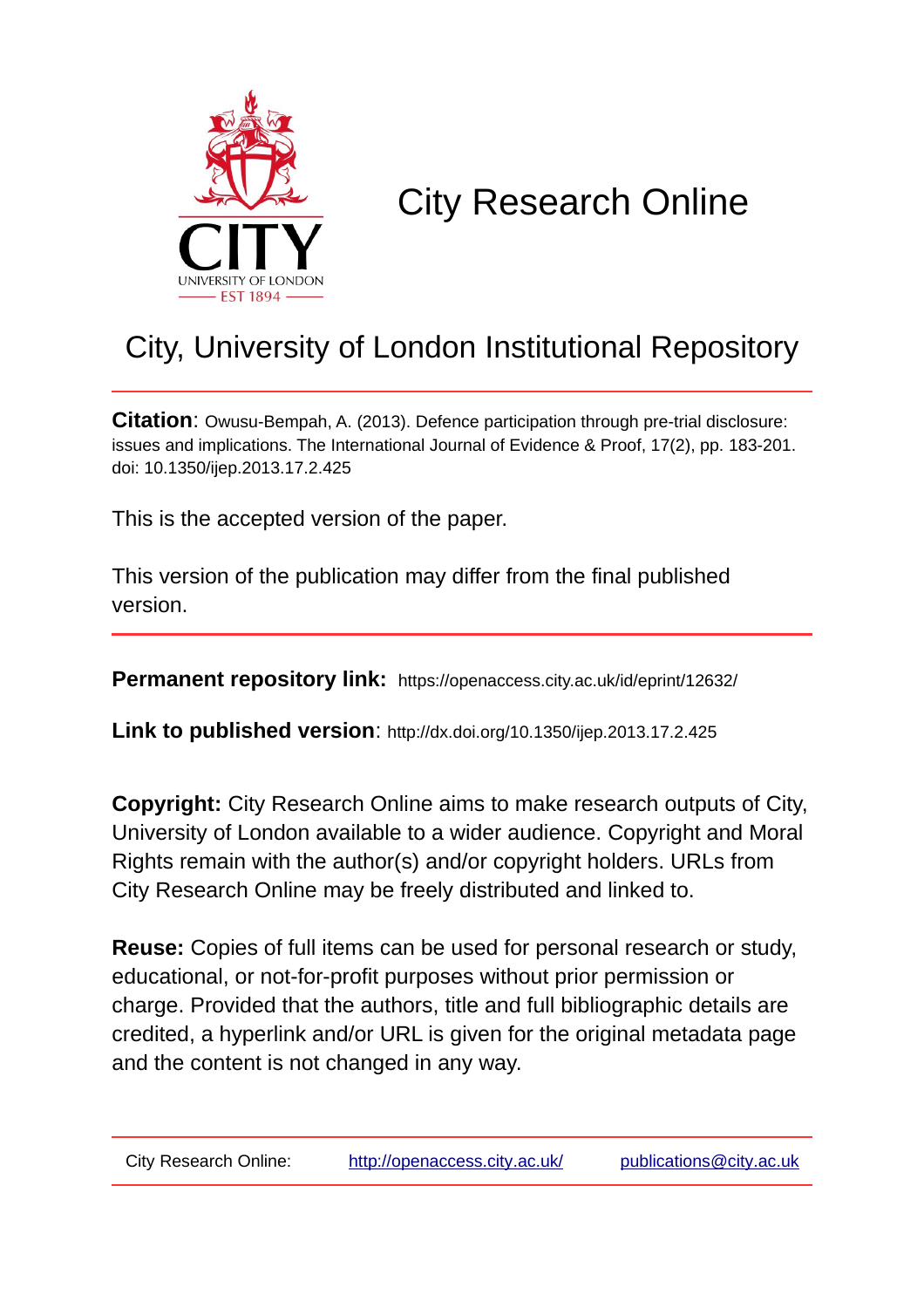### **Defence Participation through Pre-Trial Disclosure: Issues and Implications**

**Abenaa Owusu-Bempah, UCL**

#### **Abstract**

The Criminal Procedure and Investigations Act 1996 imposed, for the first time in the history of English criminal procedure, a general duty on the defence to disclose the details of its case ahead of trial. These disclosure requirements have been augmented by the case management provisions of the Criminal Procedure Rules and judicial responses to the perceived need to tackle ambush defences. The defence disclosure regime has changed the role of the defence as a participant in the criminal process. It raises issues of principle in terms of its effect on fair trial rights and has implications for the nature of English criminal procedure. This article examines these issues and implications; it reveals that the defence disclosure regime has caused a shift in the English criminal process further away from an adversarial style contest towards a participatory model of procedure.

#### **Keywords**

Defence disclosure, case management, criminal procedure

#### **Introduction**

Prior to the Criminal Procedure and Investigations Act 1996 (CPIA), the defendant was under no general duty to disclose his case before trial.<sup>1</sup> This position could be justified as a reflection of the principle that the defendant need not respond until the prosecution have established a *prima facie* case in court.<sup>2</sup> Broad prosecution disclosure obligations are easy to justify: they are a means of ensuring fairness and redressing an inequality of arms.<sup>3</sup> However, the CPIA restricted prosecution disclosure obligations. When it was introduced, some saw the Act as responding to complaints by the police that prosecution disclosure had become too generous.<sup>4</sup> Under the common law, and subject to public interest immunity, the defence had access to all possibly relevant prosecution material.<sup>5</sup> The CPIA limits disclosure to material which might reasonably be capable of undermining the case for the prosecution or of assisting the case for the accused.<sup>6</sup> At the same time, the CPIA imposed new and radical duties on the defence.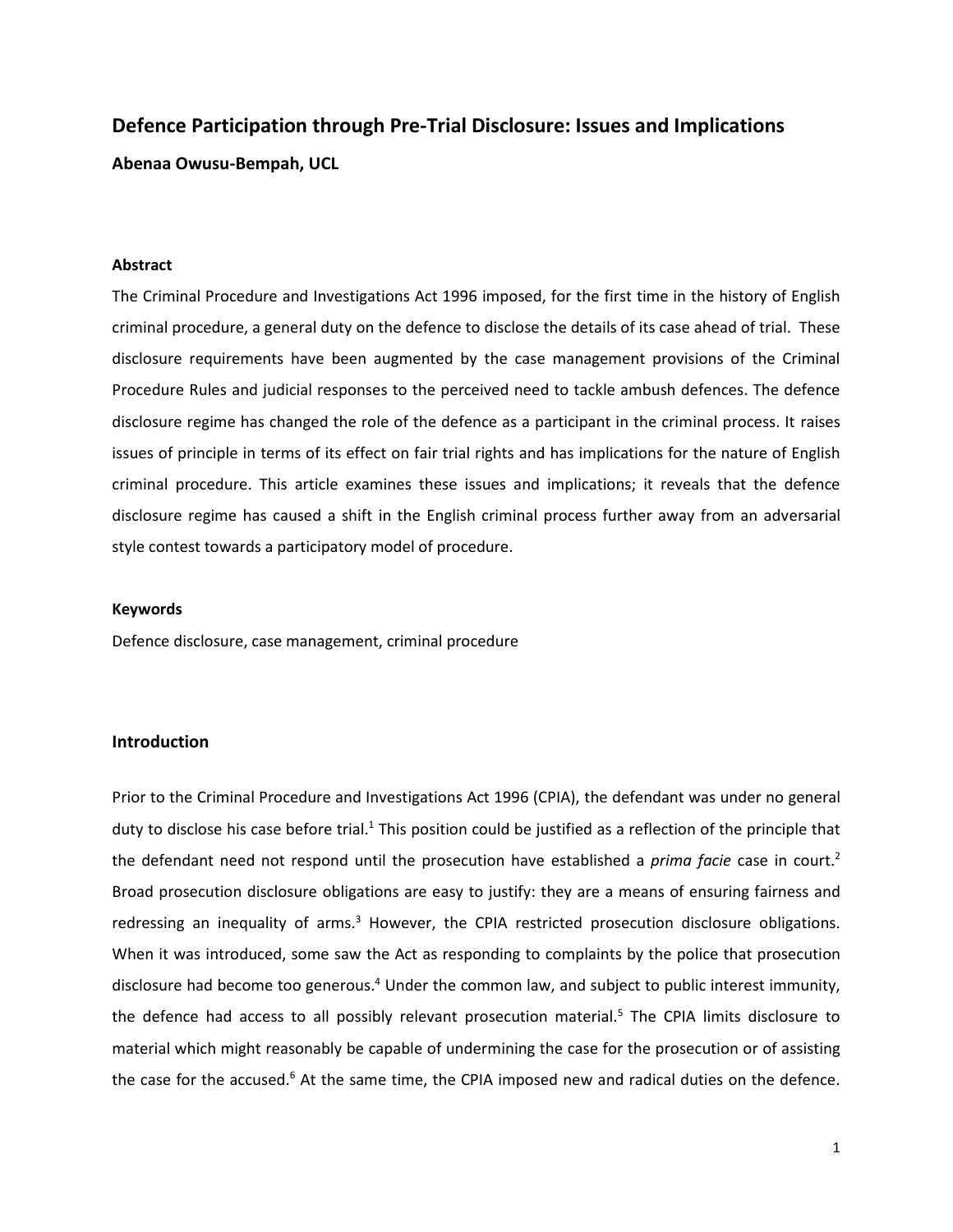The most significant element of the legislation, for the purposes of this article, is the requirement for the defence to provide a statement which sets out the details of its case. Failure to comply with the legislation is penalised at trial through provisions which permit adverse comment to be made and adverse inferences to be drawn against the defendant. These may contribute to a finding of guilt.

This article argues that the defence disclosure regime affects the nature of criminal procedure by contributing to the emergence of a participatory model; it raises also significant issues of principle. Although it has become increasingly recognised that England and Wales do not subscribe to a purely adversarial model of procedure,<sup>7</sup> the English system remains associated with adversarialism. The adversarial trial takes the form of a contest between two sides. The prosecution and defence control the case by defining the issues and gathering the evidence to be presented. The prosecution must prove guilt and the system is structured to promote reliability of evidence, fairness and equality between parties. The defendant is generally free to take a passive role whilst his counsel presents his case or tests the prosecution's case.<sup>8</sup> However, a lack of defendant participation is not conducive to efficiency, with regard to administration concerns. Nor is it consistent with a crime control perspective of criminal procedure 'based on the proposition that the repression of criminal conduct is by far the most important function to be performed by the criminal process.' <sup>9</sup> Over the past couple of decades in particular, there has been a good deal of 'tough on crime' and 'rebalancing the system' rhetoric, $^{10}$  along with concern over the use of efficient time and resources within the criminal justice system.<sup>11</sup> This has led to laws and practices which, in an attempt to increase efficiency and convictions, have affected the defendant's ability to choose whether or not to participate in the criminal process.<sup>12</sup>

The disclosure obligations placed on the defence under the CPIA are part of this wider procedural trend to secure the participation of the defendant as an individual and the defence as a party*.* These obligations have been augmented by the case management provisions of the Criminal Procedure Rules and a judicial disdain for ambush defences. By creating an expectation that the defence should participate constructively, the criminal process is shifting further away from an adversarial style contest towards what seems to be a new participatory model of procedure. However, the defence's new participatory role raises questions about the enforceability of certain fair trial rights. This article begins by examining the requirements placed on the defence to disclose its case ahead of trial under the CPIA, followed by the case management provisions of the Criminal Procedure Rules. The issues of principle arising from the defence disclosure regime are then discussed. Finally, it assesses its implications for the style of criminal procedure.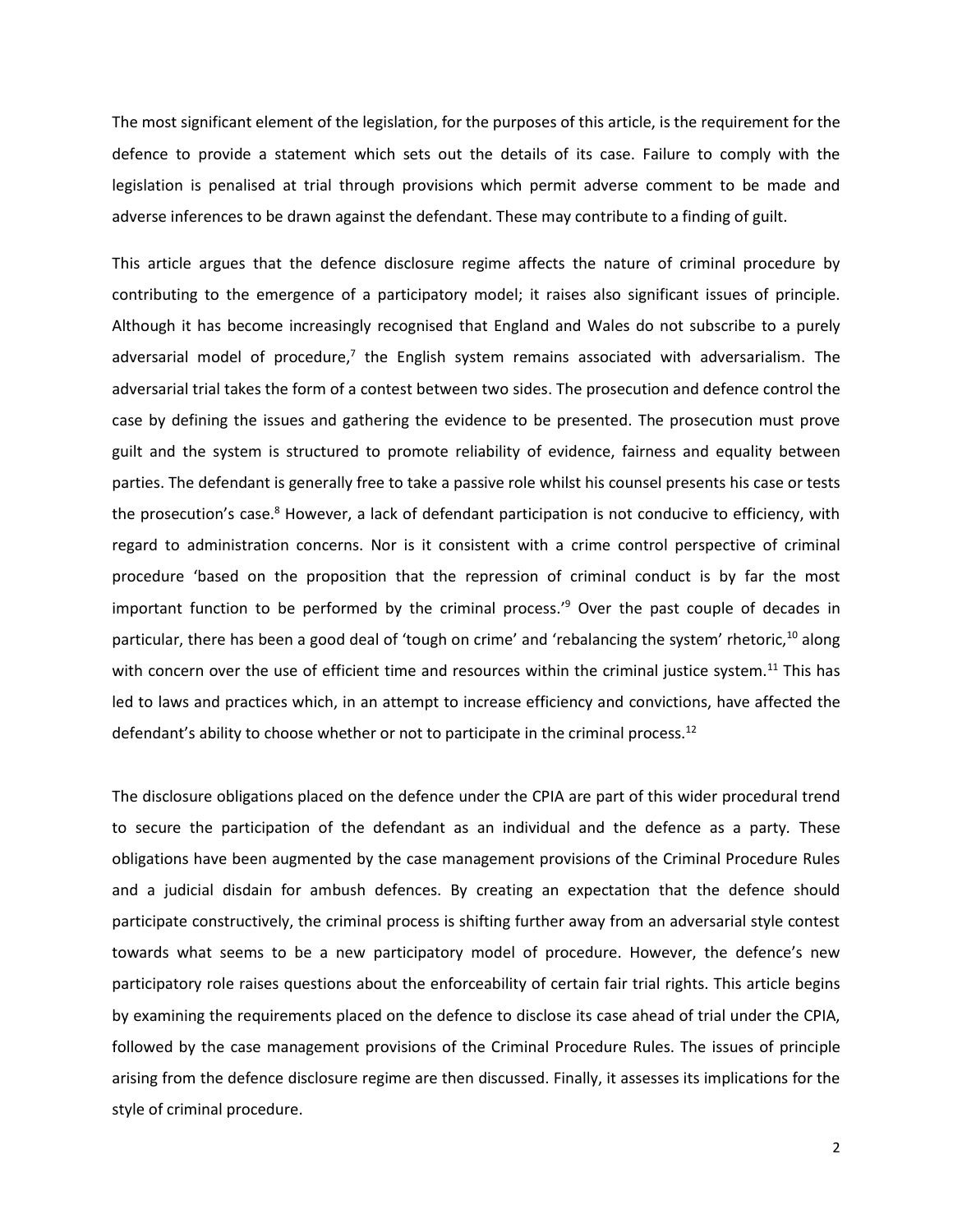#### **Defence disclosure under the Criminal Procedure and Investigations Act 1996**

The defence's disclosure obligations can be found in sections 5 and 6 of the CPIA. Section 5 provides that the accused must give a defence statement to the court and the prosecutor. This must be done once the prosecution has purported to have complied with their initial disclosure obligations under s.3. Section3 requires the prosecution to disclose any material which might reasonably be considered capable of undermining the case for the prosecution against the accused or of assisting the case for the accused. Section 7A puts the prosecution under a duty of continuous disclosure; they must keep under review whether there is any evidence capable of undermining the prosecution case or assisting the defence.

The current statutory regime for the content of defence statements was inserted by the Criminal Justice Act 2003 (CJA) and can be found in s.6A. It provides that:

- (1) For the purposes of this Part a defence statement is a written statement -
- (a) setting out the nature of the accused's defence, including any particular defences on which he intends to rely;
- (b) indicating the matters of fact on which he takes issue with the prosecution;
- (c) setting out, in the case of each such matter, why he takes issue with the prosecution;
- (ca) setting out the particulars of the matters of fact on which he intends to rely for the purposes of his defence; and
- (d) indicating any point of law (including any point as to the admissibility of evidence or an abuse of process) that he wishes to take, and any authority on which he intends to rely for that purpose.

The provision requires the accused to 'specify his defence with particularity.'<sup>13</sup> Where the defendant has no positive case to advance at trial, the defence statement must say that the defendant does not admit the offence and calls the Crown to prove it. It should also say that he advances no positive case.<sup>14</sup> If he is going to advance a positive case that must appear in the defence statement and notice must be given. Subsection (2) provides that a defence statement which discloses an alibi must give particulars of it, including the name, address and date of birth of any alibi witnesses. Section 6B creates a duty of updated defence disclosure where the accused has given a defence statement before prosecution disclosure. It requires the accused to provide an updated defence statement or a written statement that no changes have been made.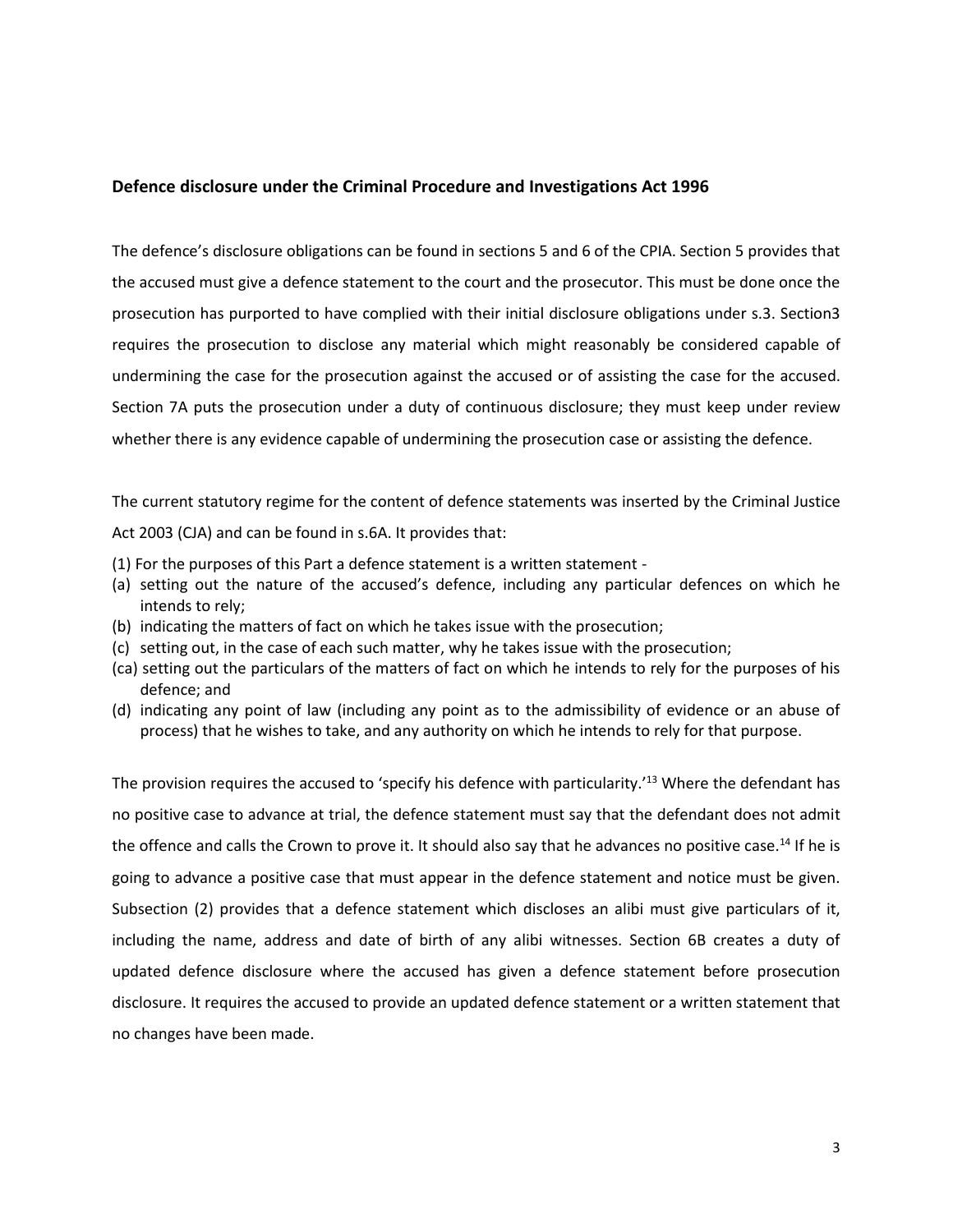Section 6C provides for the disclosure of the names, addresses and dates of birth of all defence witnesses, and s.6D (which is not yet in force) requires disclosure of the names and addresses of experts consulted by the defence, but not used. Whilst the general requirement to produce a defence statement is only mandatory in the Crown Court, compliance with section 6C is compulsory in the magistrates' court. Section 6E, like sections 6C and 6D, was inserted by the CJA 2003. It provides that, unless the contrary is proved, defence statements will be deemed to have been given with the authority of the accused. The effect of s.6E is that, even if the accused has not signed the statement, it will be regarded as his statement made by his authorised agent. It is, therefore, admissible as part of the prosecution case if it contains admissions or inconsistencies with the accused's testimony at trial, and he may be cross-examined on it.<sup>15</sup>

Where there is a dispute as to whether the defence statement has been given with the authority of the accused, the accused bears the responsibility and burden of showing that it is not 'his' statement. The burden will not be discharged by the fact that he has not signed the statement, and denies having seen it.<sup>16</sup> In *Haynes,* it was suggested that the defendant should have called his solicitors or the person from whom initial instructions had been taken to disprove that the statement was his.<sup>17</sup> If the defendant cannot convince the court that it is not his statement, the prosecution may be able to use it against him and it may become difficult to escape adverse inferences being drawn. Thus, whilst section 6E is unlikely to change the fact that it is defence lawyers who generally take responsibility for disclosure, it has made it easier to penalise the defendant for disclosure failures. Section 6E has also increased the pressure on the defendant to participate in the criminal process, by either co-operating in the disclosure exercise prior to the trial or by actively proving that the statement is not his at the trial.

In comparison to the defendant's previous position of generally not being required to disclose any information before the trial, the CPIA has placed what are arguably vast and detailed participatory obligations upon him. An effect of this is to shift the roles of the parties away from adversarialism. It has become increasingly difficult for the defendant to take a passive role and for the defence, as a party, to test the prosecution's case, since they must now supply information which has the potential to assist the prosecution in building its case. The Court of Appeal has made it clear that it is not open to lawyers to advise their clients not to give a defence statement.<sup>18</sup> Furthermore, in the Review of Disclosure Obligations in Criminal Proceedings, undertaken by Lord Justice Gross for the Judiciary of England and Wales, it was suggested that, in appropriate cases, the court should press for involvement from the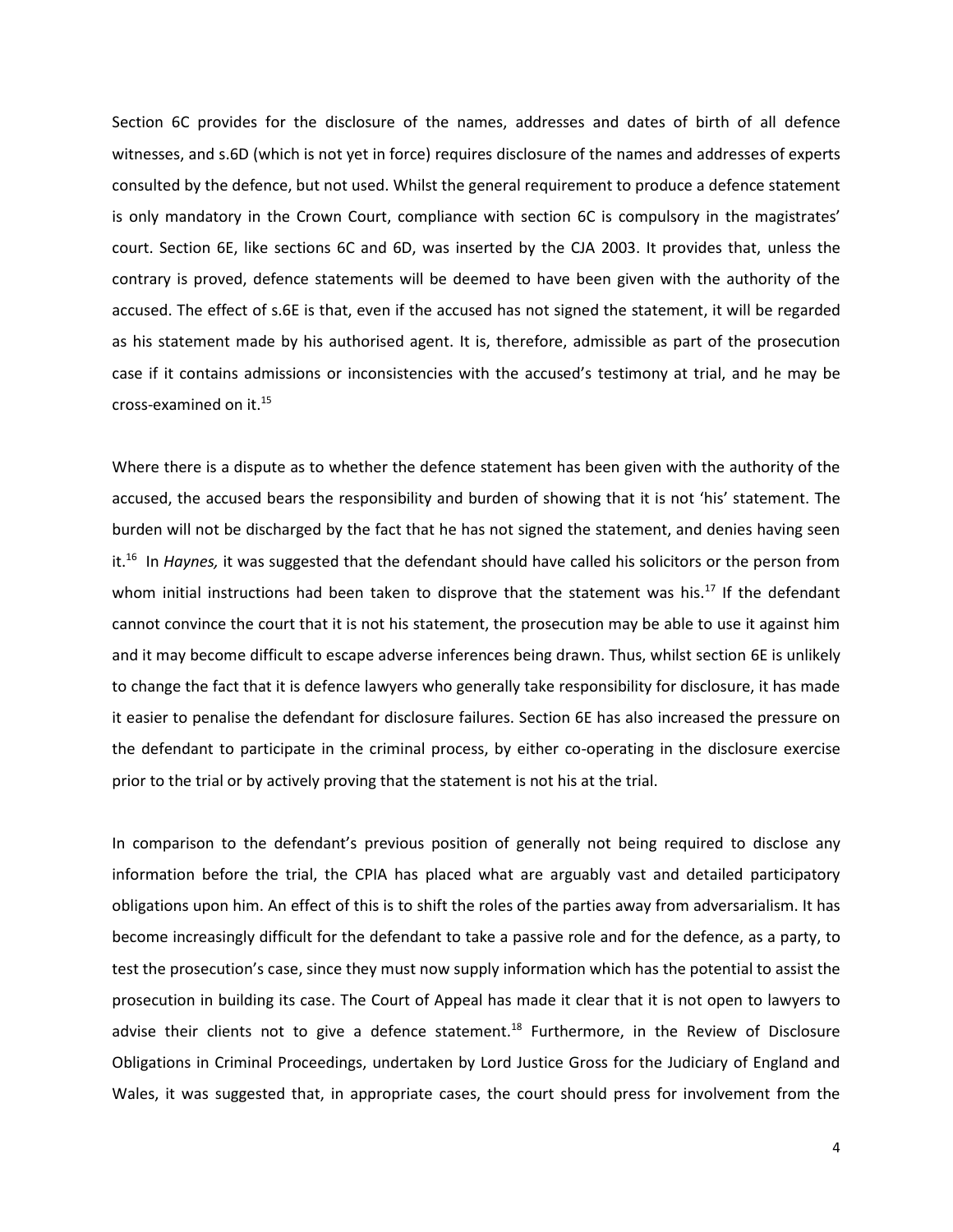defendant personally in the disclosure process.<sup>19</sup> The report also stated that 'a defence refusal to engage in the disclosure process, coupled with persistent sniping at its suggested inadequacies, is unacceptable - and reflects a culture with which the system should not rest content.<sup>'20</sup>

Defence disclosure is enforced through s.11 of the CPIA under which failure to disclose a defence statement, late disclosure, or departure from the statement can result in adverse comment and adverse inferences.<sup>21</sup> These can be drawn in deciding whether the defendant is guilty and, thus, can contribute to a finding of guilt. In the case of *Essa,*<sup>22</sup> a claim that no defence statement had been given on the basis of legal advice did not prevent the prosecution from making comments and raising the issue in crossexamination. The jury had been entitled to take the absence of a defence statement into account in determining guilt. In *Rochford,<sup>23</sup>* a judge at a plea and case management hearing attempted to extend the penalties by imposing a 28-day sentence of imprisonment for contempt of court against a defendant who had submitted an uninformative defence statement. However, the Court of Appeal recognised that the sanctions for non-cooperation are confined to those in s.11 and it is not until the case has gone before a jury that the court can determine whether an uninformative statement breaches s.6A.

Whilst Lord Justice Gross's report has recommended scant tolerance of late or uninformative defence statements, in practice, judges have made little use of s.11. This is evidenced by the lack of reported cases dealing with the circumstances in which adverse inferences may be drawn from non-disclosure, when compared to that concerning adverse inferences drawn from silence under the Criminal Justice and Public Order Act 1994.<sup>24</sup> This is so even though the CPIA had been found to work poorly, with many defence statements lacking the required detail.<sup>25</sup> Judges seem most concerned with the inadequacy of defence statements from a managerial point of view, and it makes little sense to invite adverse inferences of guilt on the basis that non-disclosure interferes with efficiency. However, the Lord Chief Justice has asked Lord Justice Gross and Mr Justice Treacy to conduct a review of sanctions for disclosure failures. The review will consider whether the current sanctions are adequate to secure compliance with disclosure duties, and whether there are options to strengthen those sanctions.<sup>26</sup> This may lead to a greater number of defendants becoming the subject of penalty for their non-participation in the near future.

#### **Disclosure and case management**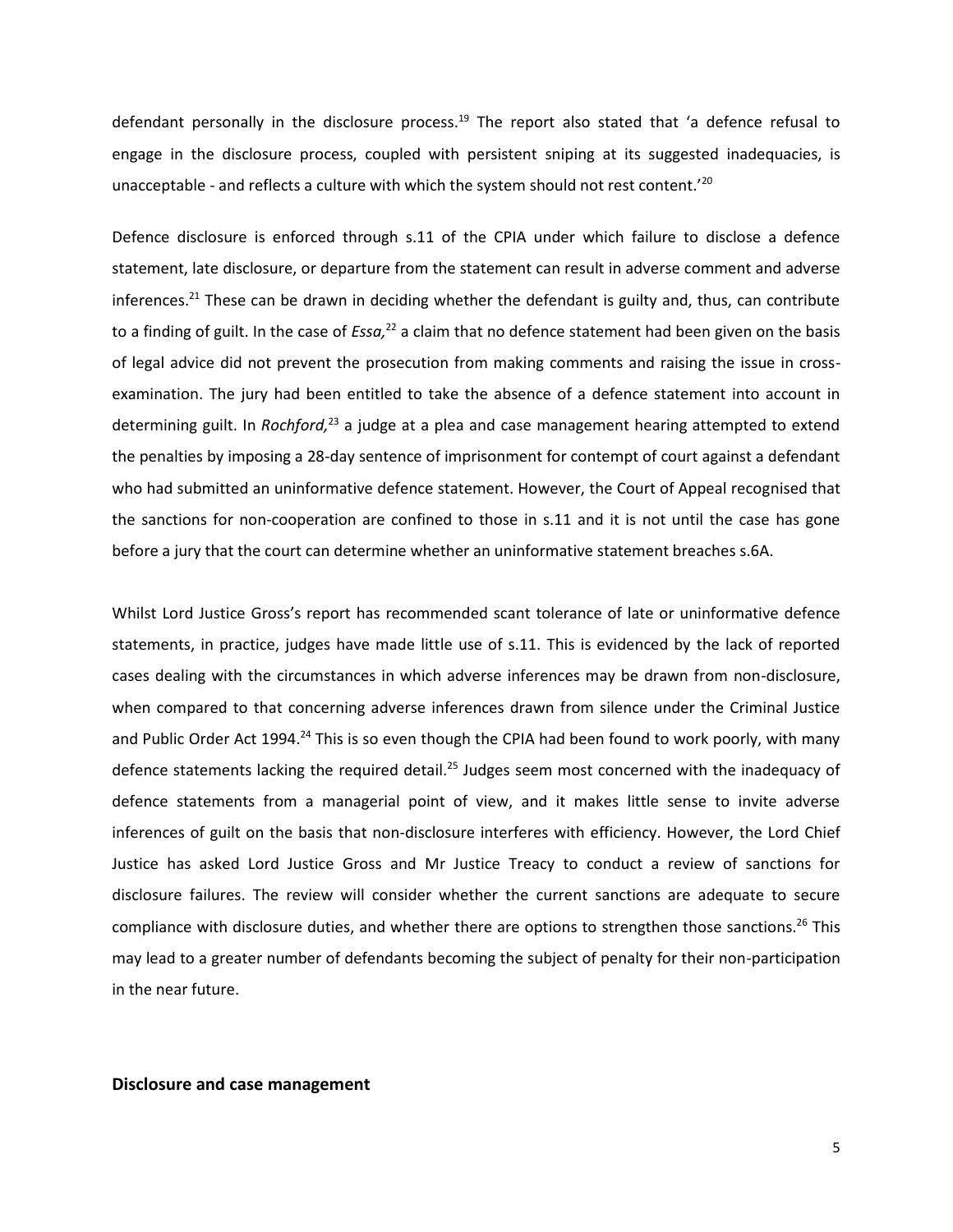The Royal Commission on Criminal Justice, whose 1993 report formed the basis for the disclosure provisions of the CPIA, supported defence disclosure for largely pragmatic reasons.<sup>27</sup> Amongst other efficiency benefits, it was thought that defence disclosure would reduce the number of ambush defences.<sup>28</sup> The courts had also become increasingly concerned with the use of ambush defences and advocated a managerialist approach to criminal procedure which requires the early and active participation of the defence. In *Gleeson,*<sup>29</sup> a case in which the defence had waited until the end of the prosecution case to raise a point of law in support of a submission of no case to answer, the Court of Appeal stated that:

[A] prosecution should not be frustrated by errors of the prosecutor, unless such errors have immediately rendered a fair trial for the defendant impossible. For the defence advocates to seek to take advantage of such errors by deliberately delaying identification of an issue of fact or law in the case until the last possible moment is, in our view, no longer acceptable, given the legislative and procedural changes to our criminal justice process in recent years.<sup>30</sup>

This new line of thinking, which affects the role of the defence, was reinforced by the Criminal Procedure Rules. The Rules first came into force in 2005 and have effected a 'sea change' in the way cases should be constructed. $31$  One way in which they have effected this sea change is through the overriding objective that criminal cases be dealt with justly.<sup>32</sup> This is followed by a list of seven factors, including acquitting the innocent and convicting the guilty, and dealing with cases efficiently and expeditiously. Each participant in the case must prepare and conduct the case in accordance with the overriding objective.<sup>33</sup>

Prior to the CPIA and the rise of managerialism, there were fewer constraints on the defence's ability to pursue what was in the defendant's best interest, for example, by relying on a point of law in support of a submission of no case to answer at the close of the prosecution case. The Criminal Procedure Rules indicate that the defence's primary concern should not just be to win its own case, but also to ensure that the guilty are convicted and that the case is dealt with efficiently. This is inconsistent with a traditional adversarial role in which, subject to the ethical position of the defence lawyer, the defence serve to zealously represent the interests of the accused. As noted by McEwan, defence disclosure confronts lawyers with some challenging questions of professional ethics in terms of the competing interests of court and client, conflicting loyalties unknown in traditional adversarial settings. 34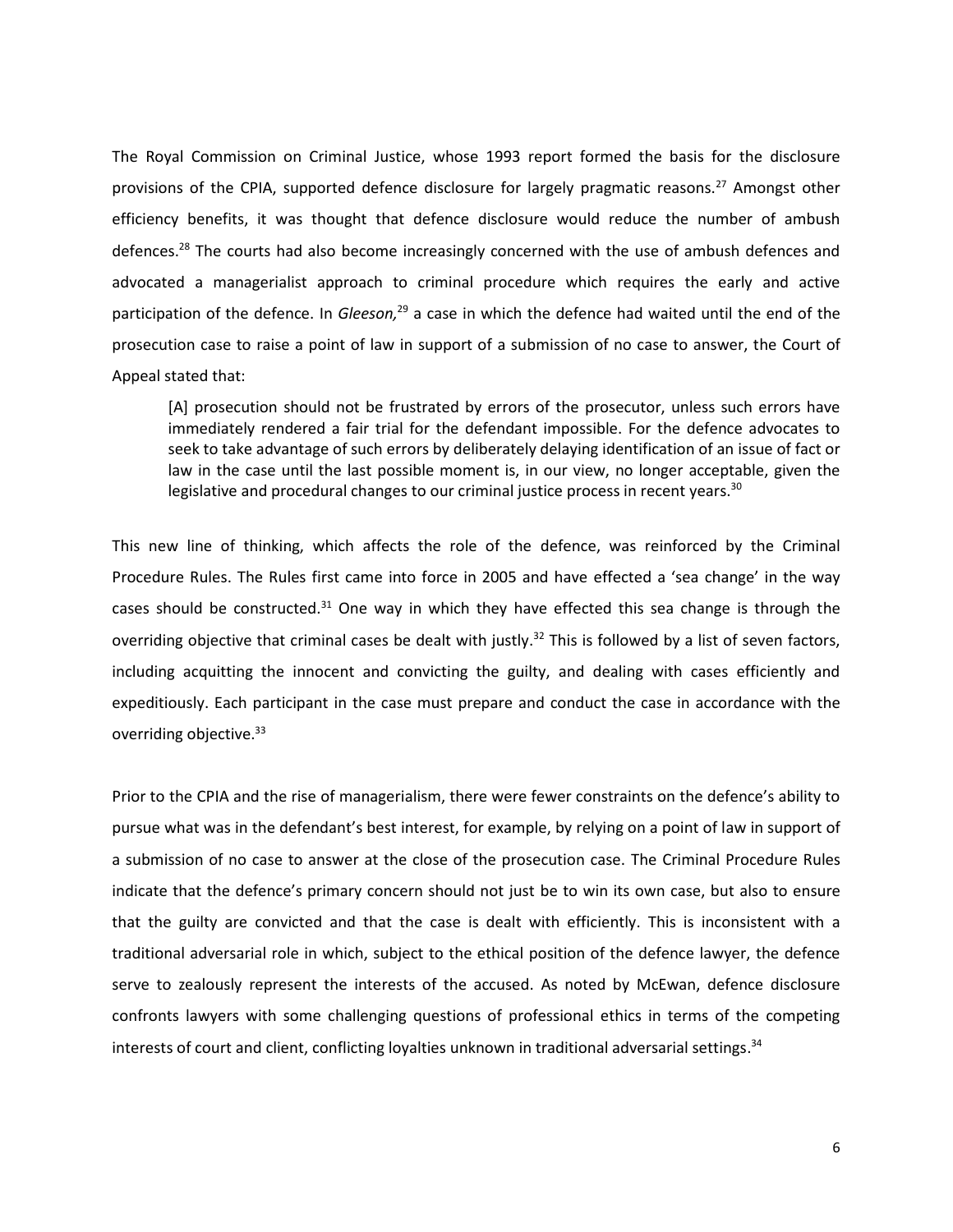There is a link between the defence disclosure obligations under the CPIA and the case management provisions found in Part 3 of the Rules. Case management includes early identification of the issues,<sup>35</sup> and Rule 3.3 requires the parties to actively assist the court in fulfilling its case management duties. Although most disclosure obligations under the CPIA are mandatory only in the Crown Court, these case management provisions are equally applicable in the magistrates' court. The defence can, therefore, be required to reveal details of its case prior to summary trials. Rule 3.10(a) provides that in order to manage a trial or appeal 'the court must establish, with the active assistance of the parties, what are the disputed issues.' Rule 3.10 allows the court to place participatory requirements on the parties, including requirements to identify points of law the parties intend to raise and information about witnesses and the order of their evidence. The courts have tended to take their case management role seriously and, following *Gleeson,* have made much of the changing nature of the criminal process, particularly in regards to defence tactics designed to ambush the prosecution.<sup>36</sup> The court in *R (on the application of Firth) v Epping Magistrates' Court* confirmed that the Criminal Procedure Rules reflect a new approach to the administration of criminal justice, in which both sides, rather than the prosecution alone, are required to disclose the nature of their case well before trial.<sup>37</sup>

Despite the courts' seemingly relaxed approach to enforcement of the CPIA through adverse comment and inferences, they have been willing to penalise failures to comply with the Rules. In *Musone,* <sup>38</sup> a defendant's failure to give notice of intention to introduce evidence of a co-defendant's bad character under Rule 35.5 resulted in exclusion of the evidence. More recently, in *SVS Solicitors*, <sup>39</sup> a wasted costs order was upheld against a solicitors' firm who opposed a prosecution application to adduce hearsay evidence without setting out their grounds for doing so, in contravention of Rule 34.3(2)(d). This led to the unnecessary expense of flying a prosecution witness in from Australia. The court held that, if their client would not allow them to comply with the Rules, the solicitors should have withdrawn from the case. They owed a duty to the court and were not entitled to break the Rules in order to act on their client's instructions. No defence statement had been served in this case until the first day of trial and the numerous judges who conducted the pre-trial hearings had commented on this. This case provides an example of how lawyers may be confronted with challenging questions of professional ethics, in terms of the competing interests of court and client. It now seems that defence lawyers are expected to act in the interests of the administration of justice rather than the interests of their clients. Again, this is inconsistent with a traditional adversarial role.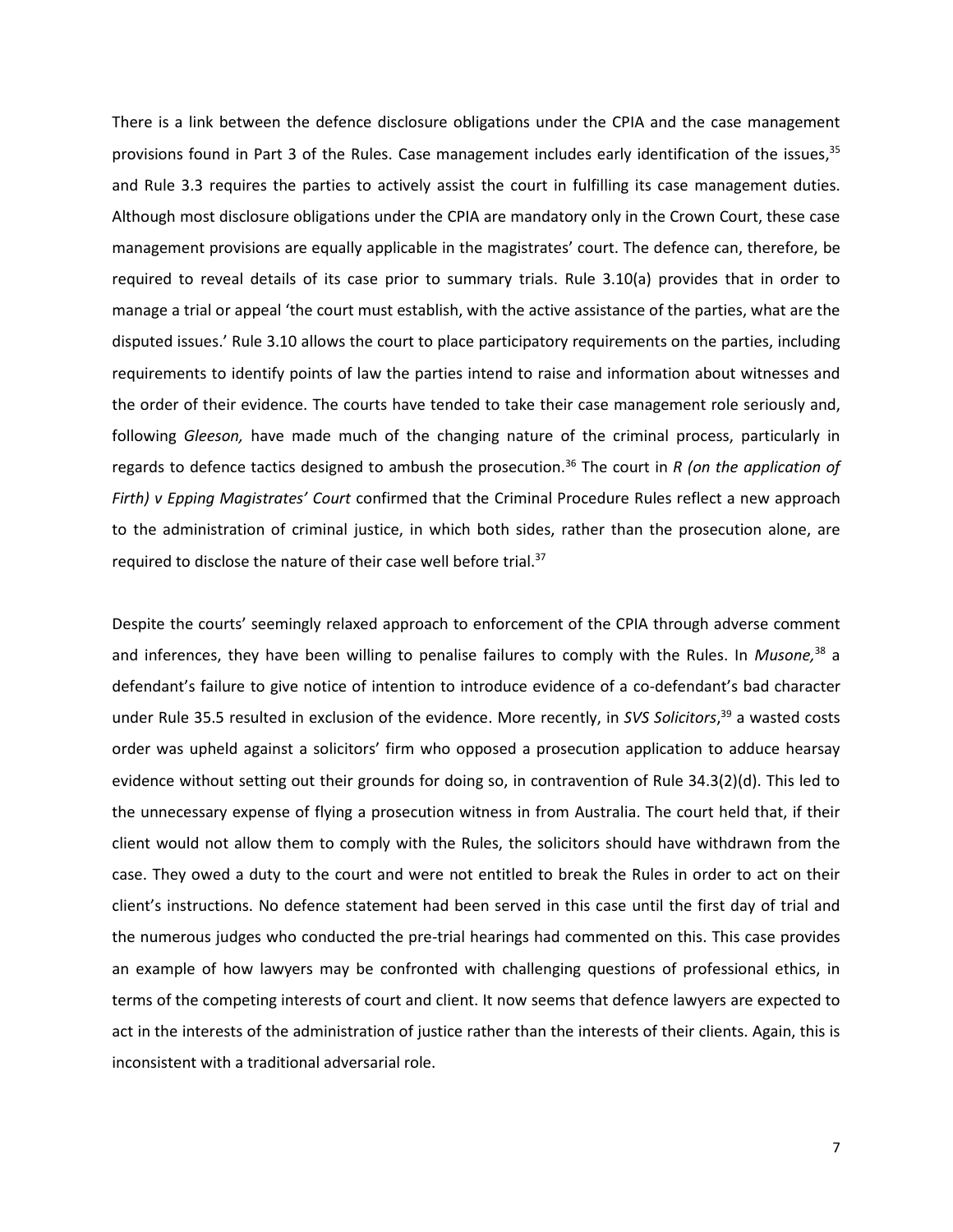The Judiciary's case management role has been described as 'of the first importance' for the proper operation of the disclosure regime.<sup>40</sup> Lord Justice Gross's Review of Disclosure in Criminal Proceedings advocates robust case management of disclosure matters by the judiciary, and believes there is undoubted room for improvement in judicial performance in this area.<sup>41</sup> The judge should take advantage of the provisions for case management, and the Review envisages the judge insisting on responsible engagement from the defence in the disclosure exercise, including the early identification of the principal disputed issues in the proceedings.<sup>42</sup> As a result of the CPIA, the Criminal Procedure Rules, and the judicial approach to case management, it now seems that the defendant as an individual and the defence as a party are expected to participate constructively in the criminal process. They must disclose the nature of their case in terms of both facts they rely on and facts they take issue with, and points of law they rely on as well as points of law they take issue with. They may be penalised for surprising the prosecution with a defence at trial, and are no longer at liberty to take advantage of prosecution errors.

#### **Issues of principle and a 'no-assistance' approach**

In his dissent from the Royal Commission's proposals, Zander stated that defence disclosure is 'designed to be helpful to the prosecution and, more generally, to the system. But it is not the job of the defendant to be helpful either to the prosecution or to the system. His task, if he chooses to put the prosecution to proof, is simply to defend himself.'<sup>43</sup> Having outlined the defence disclosure obligations, this article will now turn to some of the matters of principle that they raise. The requirements on the defence to disclose the details of its case, prior to trial, has the potential to hamper fair trial rights, namely the privilege against self-incrimination, the presumption of innocence, and the prosecution's burden of proof at trial. This is primarily a consequence of the assistance which obligatory disclosure can provide to the prosecution in establishing its case. However, the appropriate limit of fair trial rights is a contentious issue. Whilst the privilege against self-incrimination, presumption of innocence and burden of proof are all aspects of the right to a fair trial under Article 6 of the European Convention on Human Rights (ECHR), Article 6 is not absolute. The European Court of Human Rights has restricted the potentially broad applicability of certain fair trial rights,<sup>44</sup> sometimes on the basis of public interest factors.<sup>45</sup> This has occurred despite Article 6 being a 'strong' right, in that it is not subject to any explicit qualification on the face of the Convention.46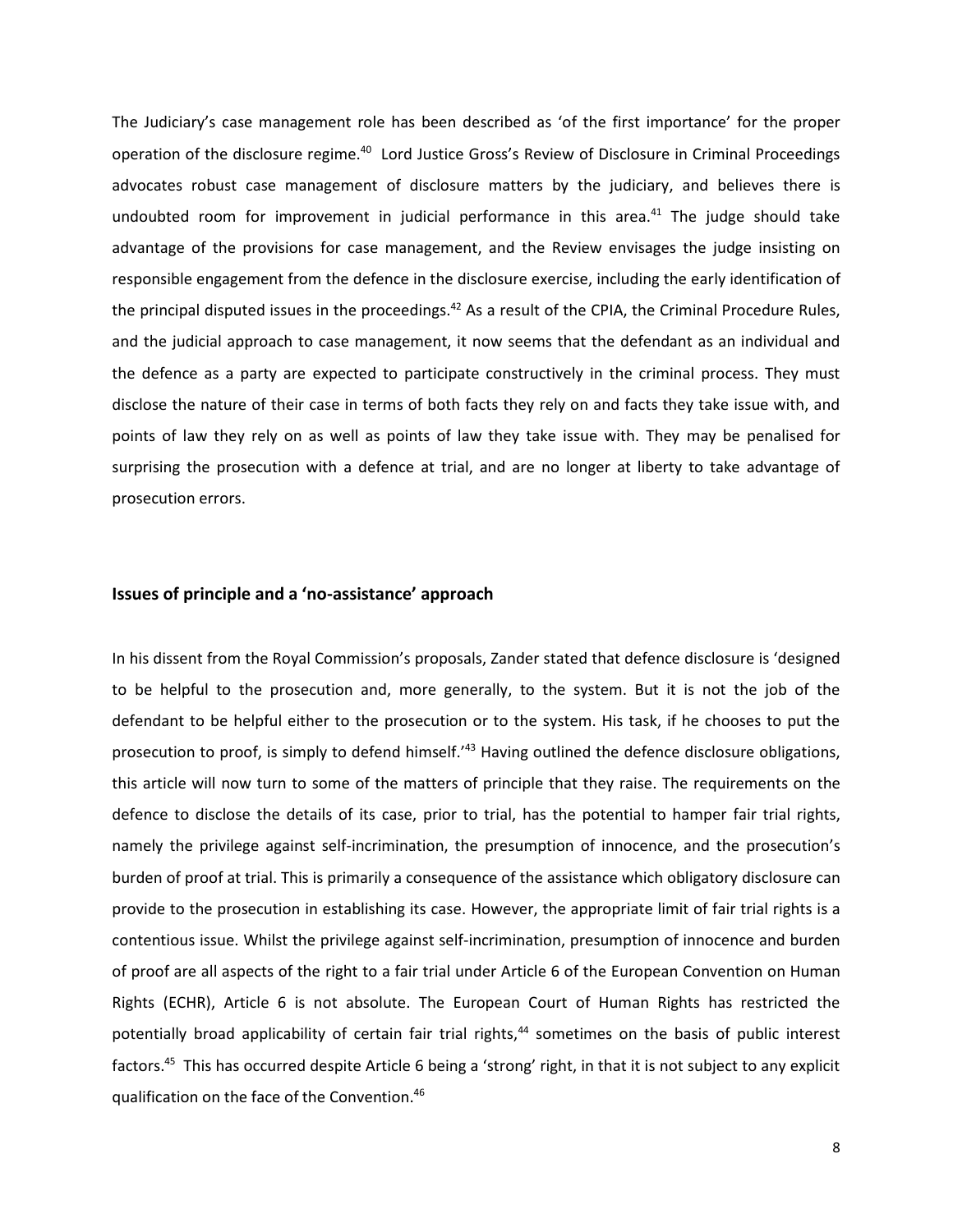Given the European Court's approach, it is likely that the disclosure regime would be upheld as compliant with Article 6. However, this section takes a broad approach to fair trial rights which may go beyond that afforded to them under the ECHR. It is underpinned by the proposition that the state should account for the accusations of criminal wrongdoing that it brings against its citizens without the co-opted assistance of the accused. Whilst this proposition is not explored in detail here, it is grounded in the autonomy and dignity which should be afforded to citizens in a liberal democracy, and the need to regulate state power in order to prevent abuses of such power. It provides a basis for interpreting fair trial rights broadly, so as to prevent the defendant from being required to actively participate in a way which will assist the state in accounting for its accusations.

To assume that it is legitimate to require the defendant to provide the prosecution with information that may assist them in securing his conviction sits uneasily with the privilege against self-incrimination. Subject to interpretation of its scope, the privilege means that a suspect cannot be required to provide the authorities with information that might be used against him in a criminal trial. <sup>47</sup> Disclosure may lead to incrimination by establishing the *actus reus* through a defence, such as self-defence. This situation arose in *Firth*<sup>48</sup> which concerned a charge of assault occasioning actual bodily harm. During a committal hearing, the prosecution were allowed to rely on a case progression form prepared by the defence when the allegation was one of common assault. The form stated that 'Only contact was made in self defence'. This was held to amount to evidence of acceptance that the defendant was involved in a physical encounter with the complainant. Since the defence submitted at the hearing that there was no case to answer, as there was no identification evidence, the earlier disclosure assisted the prosecution in strengthening, if not establishing, its case. However, this decision has been complicated by the more recent case of *Newell*<sup>49</sup> in which it was held that, although a statement in a Plea and Case Management Hearing Form was admissible at trial against the defendant, the judge should have used his discretion under s.78 of the Police and Criminal Evidence Act 1984 to exclude it.

The charge in *Newell* was possession of cocaine with intent to supply. On the form, the defence had written 'no possession', whereas in a later defence statement, and at trial, the defence admitted possession, but denied intent to supply. The prosecution had used the earlier form to show the inconsistency and rely on it as evidence of guilt. As a consequence of this case, judges should use their discretion to exclude evidence against the defendant in Plea and Case Management Hearing Forms in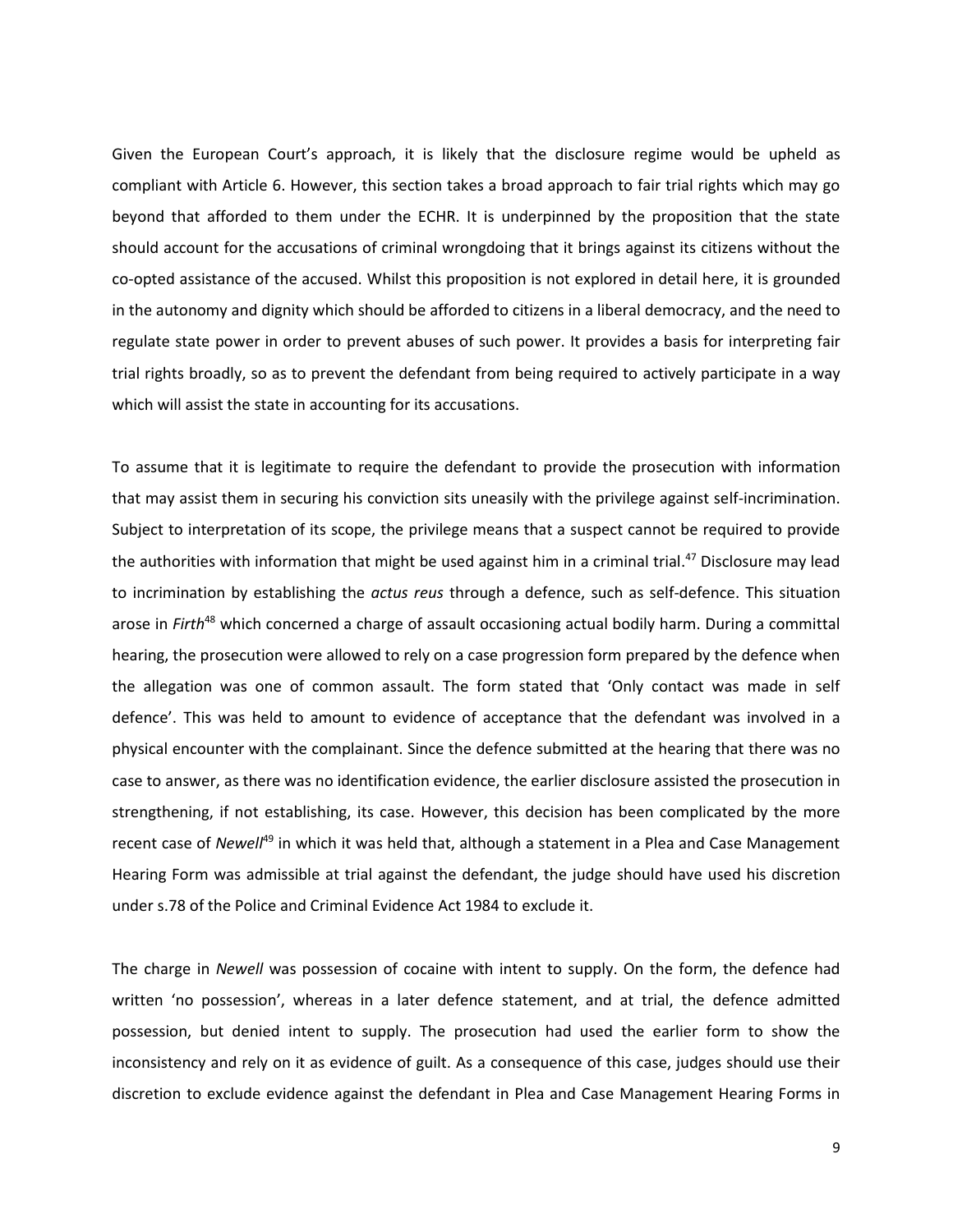the Crown Court and Trial Preparation Forms in the magistrates' court. However, this is on the condition that the defence have followed the 'letter and spirit of the Criminal Procedure Rules'.<sup>50</sup> This means that directly incriminating evidence from such forms can be rightly admitted where the defence have failed to comply with case management directions, or have attempted to ambush the prosecution, or perhaps even failed to provide a defence statement, as required by the CPIA. One of the reasons why the Court felt that the evidence should have been excluded in this case was because the defendant had provided a defence statement which made the case clear, and had been the subject of an adverse inference direction due to late disclosure of the statement.<sup>51</sup> This sanction was thought sufficient, and this was a case where there had been no disadvantage to the Crown. However, because this case concerned the use of case management forms rather than defence statements, it remains open for incriminating or inconsistent information contained in defence statements to be used against the defendant as part of the prosecution case; the defendant may face cross-examination on the content of the statement and become the subject of adverse comment and inferences.

The Royal Commission rejected the objection that defence disclosure infringes the privilege against selfincrimination, on the basis that disclosure of the substance of the defence case at an earlier stage will no more incriminate the defendant nor help prove the case against him than it does when it is given in evidence at the hearing.<sup>52</sup> The Commission believed that the matter was simply one of timing.<sup>53</sup> However, even where disclosure does not directly incriminate the accused, it may lead the police or prosecution to uncover incriminating information. In this way, the defendant will have assisted the prosecution in incriminating him. For example, details of defence witnesses disclosed under s.6C will provide material for investigation, and may lead to defence witnesses changing their evidence, or incriminating the defendant.<sup>54</sup> Section 6C came into force in 2010 and, whilst it is not likely to lead to routine interviewing of defence witnesses, Zander is of the opinion that giving the police the power to influence witnesses is itself an invitation to poison the well by 'undue influence', as they naturally want to get the evidence that will convict the defendant.<sup>55</sup> To claim that the defendant is not being compelled to say anything incriminating has been described as 'naïve'. <sup>56</sup> To require the defendant to identify that which is in dispute inevitably involves his having to admit that which is not in dispute and can contribute directly to the discovery of incriminating information. A clear notion of the scope and rationale of the privilege against self-incrimination might help to determine how far the defence disclosure obligations interfere with it in practice. To embark on such a task is beyond the scope of this article.<sup>57</sup> Suffice it to point out that, since the privilege against self-incrimination provides the accused with a specific right not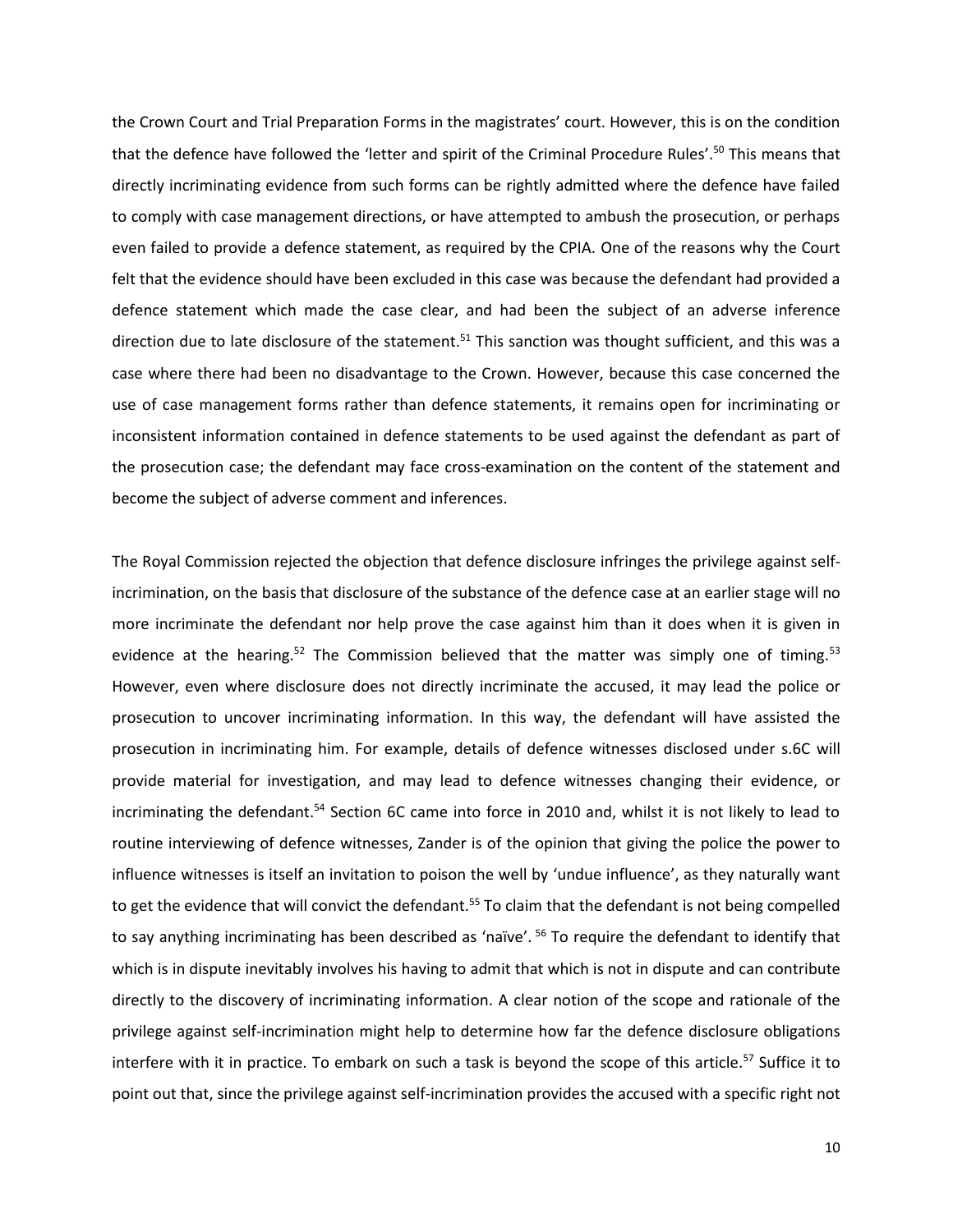to assist in the criminal process, it could be argued that a broad interpretation of its scope should be applied such that it is contrary to the privilege to require the defendant to disclose information which can result in incrimination.

Linked to the implications which the disclosure obligations may have for the privilege against selfincrimination are concerns for their impact on the presumption of innocence. While an examination of the limits and rationale of the presumption of innocence is also beyond the scope of this article,<sup>58</sup> a broad interpretation of the presumption should operate as a direction to treat the accused as if he were innocent throughout the criminal process, until guilt has been established. To treat him as innocent is to treat him as if he had nothing to account for. Rather, the state should account for the accusations of criminal wrongdoing which it has brought against him. The presumption of innocence allows the accused to challenge the state and hold it to account before it can exert its powers of condemnation and punishment.<sup>59</sup> The accused should not have to actively contribute in the discharge of the state's obligation to prove guilt, either expressly or in consequence of a procedural requirement. Requiring the defence to supply even potentially incriminating information is not in the spirit of this broad conception of the presumption of innocence. The defence disclosure obligations also compromise a narrower interpretation of the presumption of innocence, which simply reflects the prosecution's burden of proof.

Although the prosecution must prove its case at trial beyond a reasonable doubt, the disclosure regime has an impact on the burden of proof, through its potential to assist the prosecution in discharging that burden. Richardson has argued that, because it is for the prosecution to adduce evidence to establish all the elements of the offence charged and show why the defendant is guilty, the imposition of an obligation on the defendant to say why he is not guilty immediately eases the burden on the prosecution.<sup>60</sup> The defendant should not be co-opted into easing the prosecution's burden, or helping to discharge it. This may not always be the case in practice. Nevertheless, early indication of the proposed defence case can be used to improve the prosecution case even if it is not intended to help establish it; the defence becomes an object of investigation, and the prosecution case is reinforced as a result. $61$ Furthermore, since the defence statement is deemed to be given by the defendant, he can be crossexamined on it. Arguably, this assistance, even if inadvertent, undermines the presumption of innocence and the burden of proof.<sup>62</sup> It also takes defence disclosure beyond its original efficiency-driven purposes by allowing the prosecution to use it in support of their case.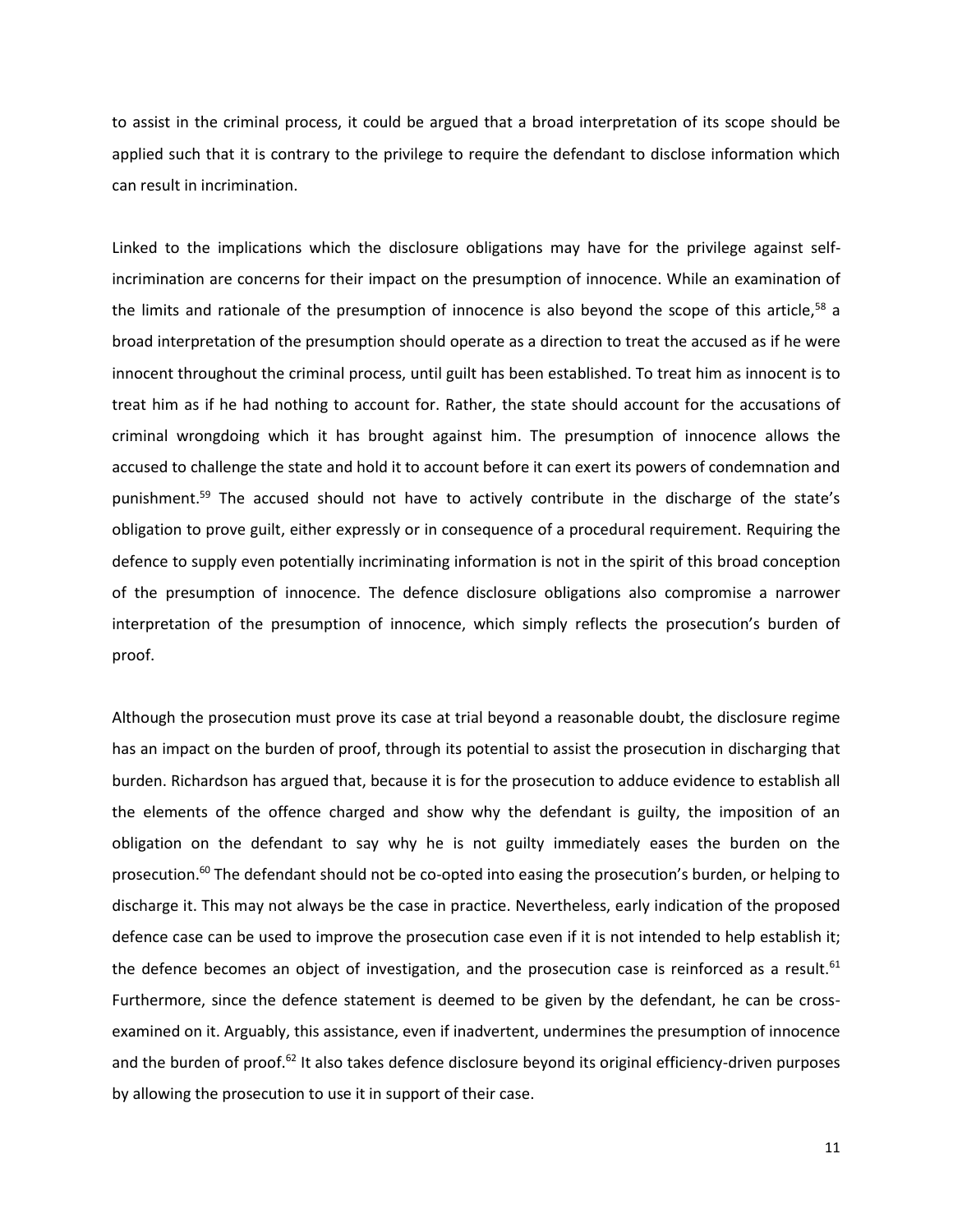It is significant that the disclosure regime has less regard for these rights than might be expected in an adversarial system. In Zander's view, with the 'reasonable exceptions' of disclosure of alibi and expert evidence, 'it is wrong to require the defendant to be helpful by giving advance notice of his defence and to penalise him by adverse comment if he fails to do so.'<sup>63</sup> This critique of defence disclosure reflects a 'no-assistance' approach to the defendant's role in the criminal process, within which he must not be required to actively participate in a way that may assist the prosecution in establishing their case. A strict 'no-assistance' approach, based on a broad interpretation of the presumption of innocence and the burden of proof, would ensure that the state can account for the accusations of criminal wrongdoing that it makes against the accused*.* It would remove the requirement for the defendant to disclose any details of his defence, including alibi and expert evidence. If the state cannot make a case without the defence's help, it should not bring a case to trial. Likewise, if the prosecution cannot anticipate a defence, its case deserves to fail. Although this claim may appear brazen, it is not necessarily unreasonable. Prior to the CPIA, in the vast majority of cases, the prosecution were able to anticipate the defence and were seldom successfully ambushed.<sup>64</sup> However, it has been argued that this absolutist position goes too far by permitting defence tactics specifically designed to throw the prosecution off balance.<sup>65</sup> Redmayne believes that ambush defences cannot be justified in that manner, and that the system has no reason to accommodate tactics designed to gain illegitimate acquittals.<sup>66</sup> He contends that the absolutist 'no-assistance' position can be modified to make it more attractive, by distinguishing two different ways in which the defence can assist the prosecution. Whilst knowing something about the defence that will be presented may help the prosecution to anticipate attacks on its case at trial, disclosure of the defence case will not necessarily help the prosecution establish a *prima facie* case. If, then, the principle is that the defence should not have to assist the prosecution to make its *prima facie* case, there would be no objection to disclosure of alibis and the like.<sup>67</sup>

However, as Redmayne recognises, there is no guarantee that disclosure will not assist the prosecution in establishing its case.<sup>68</sup> Disclosure of a defence, such as self-defence or duress, may help the prosecution establish the *actus reus*, and even the disclosure of an alibi may assist the prosecution by providing the police with a time-frame of the defendant's whereabouts and movements. Redmayne argues that the possibility of disclosure helping the prosecution make a *prima facie* case can be rectified with the modified 'no-assistance' approach, by preventing the prosecution from using the fruits of disclosure as part of its case in chief.<sup>69</sup> This may be difficult to apply in practice and, again, there is no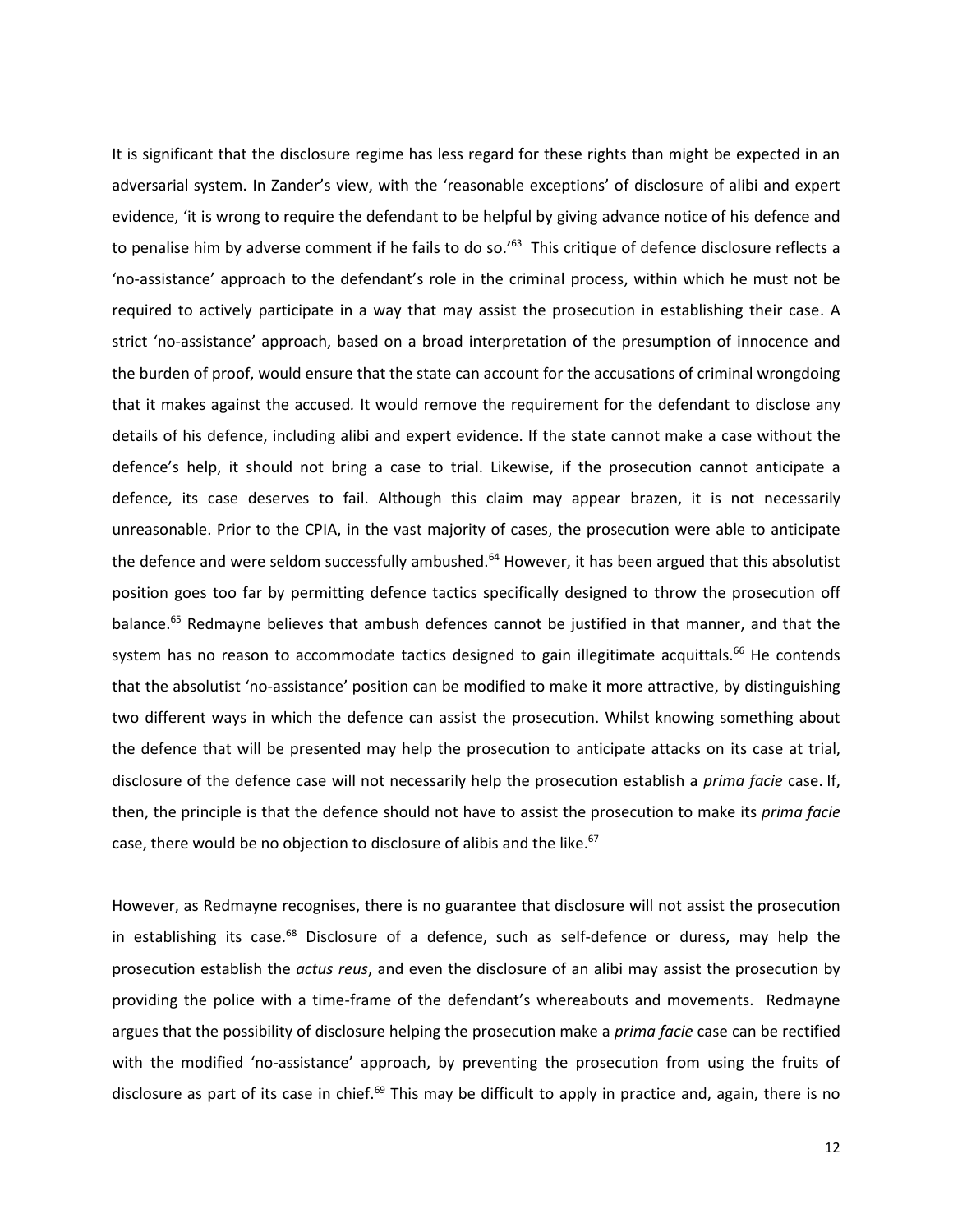guarantee that the defence disclosure has not provided assistance to the prosecution in establishing its case. For example, it may afford prosecution witnesses with an opportunity to tailor their evidence to the defence disclosed. Whilst the possibility of tailored evidence is an important issue in itself, it is presented here only as an example of how even a modified 'no-assistance' approach to disclosure can assist the prosecution. On the possibility of tailored evidence, Edwards highlights the example of a plainclothes police officer in the case of a youth who hits the officer during a stop and search. Disclosing that the defence will rely on the fact that the officer did not identify himself by documentation, as required under s.2(2) of the Police and Criminal Evidence Act 1984, will allow the officer to ensure that he mentions this fact in his evidence.<sup>70</sup>

In practice, the courts have not made a clear distinction between using information disclosed by the defence to anticipate attacks on the prosecution's case and using it to establish a *prima facie* case against the defendant. As a result of *Firth*<sup>71</sup> and *Newell,* <sup>72</sup> at least where it can be said that the defence have not followed the letter and spirit of the Criminal Procedure Rules, the fruits of disclosure can be used as evidence to establish a *prima facie* case. Moreover, such cases as *Essa*<sup>73</sup> and *Haynes*<sup>74</sup> show that the prosecution are able to cross-examine the defendant on disclosure failures pursuant to the CPIA, even where the defendant denies responsibility for the failure. Although concessions to a 'no-assistance' approach will always be made, it is important that, in requiring the defendant's participation, procedural rights designed to ensure fairness are not compromised. Whilst the defence disclosure regime is unlikely to be found to be in breach of Article 6 of the ECHR, the protective force of the privilege against selfincrimination, the presumption of innocence and the prosecution's burden of proof has been reduced. These allow the state to be held to account for the accusations of criminal wrongdoing that it brings against its citizens before subjecting them to official condemnation and punishment. They are also important elements of an adversarial system and give the defendant the freedom to choose whether or not to participate. The defence disclosure regime undermines this freedom.

#### **Implications for criminal procedure**

Owing to the long-standing general principle which placed no obligation upon the defence to disclose its case before trial, it is understandable that some see a defence non-disclosure norm as being an intrinsic part of the adversarial system.<sup>75</sup> However, even in the height of English adversarialism in the nineteenth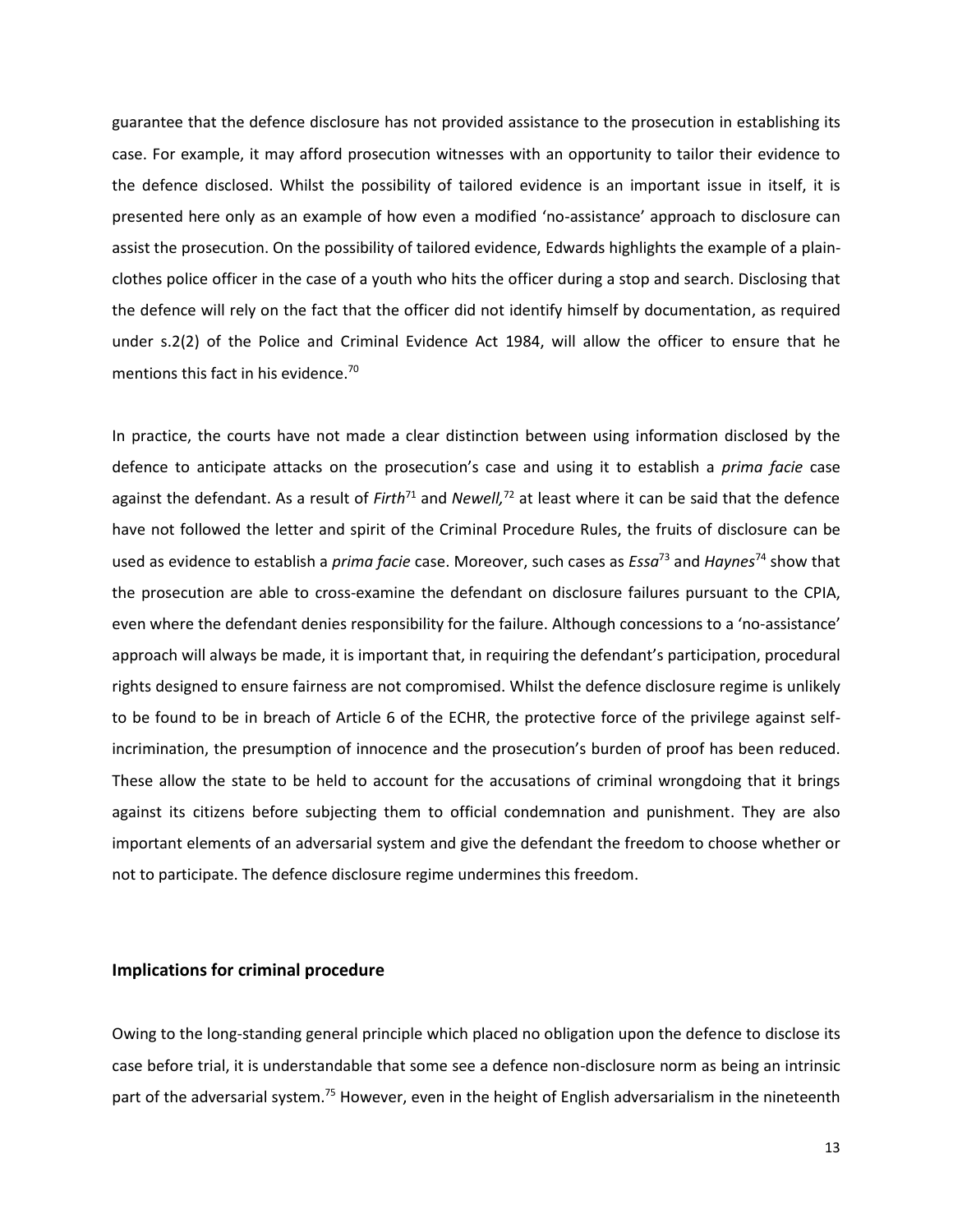and twentieth centuries, although prosecution disclosure became important, $76$  defence non-disclosure was not in itself essential. Nonetheless, in the light of the wider impact of requiring defence participation, imposing obligations on the defence to provide the prosecution with the details of their case interferes with norms which are associated with adversarialism. These norms tend to allow the defendant to take a passive role and enable him to choose whether or not to participate. They allow the prosecution to be put to proof and the prosecution's case to be tested. Emphasising the defendant's new participatory role through the assumption that defence statements have been given with his authority, $77$  and through suggestions that the court should press for his involvement personally, $78$  also has an impact on adversarialism, by focussing on the defendant as an individual and detracting from the defence's role as a party.<sup>79</sup> Consequently, although defence non-disclosure is not an essential aspect of adversarialism, in terms of the increased participatory requirements on the defendant and the defence, the current regime has undoubtedly contributed to a shift away from an adversarial system.

Requiring the defence to disclose its case prior to trial might indicate a move towards a truth-oriented, or inquisitorial, model of criminal procedure. However, whilst defence disclosure has been conceived of as a means of improving truth-finding, prosecution non-disclosure presents a greater threat to truthfinding than defence non-disclosure. Because the CPIA reduced the prosecution's disclosure obligations, it is in some conflict with the idea of inquisitorialism. Furthermore, modern 'inquisitorial' type jurisdictions, such as France, neither require defence disclosure, nor do they attach penalties for the defence's failure to disclose evidence.<sup>80</sup> The CPIA is not consistent with common practice in continental systems which often rely on a written dossier of all evidence discovered during the judicial investigation, accessible to both the prosecution and defence. $81$  If England is not moving towards an inquisitorial model, then the disclosure regime might seem to be indicative of a move towards a managerial model of criminal procedure which prioritises efficiency at the expense of fairness and due process. $82$  The focus on case management and eliminating surprise at trial suggests the new approach to criminal procedure is efficiency driven.

However, the result of the defence disclosure regime, along with other participatory requirements now placed on the defendant, is a participation-focused model of criminal procedure, because it relies on the participation of the defence and emphasises the defendant's participatory role. The focus of the participatory model is on the perceived benefits of participation. In the case of disclosure, these benefits relate to both efficiency and truth-finding. This is a significant consequence of the disclosure regime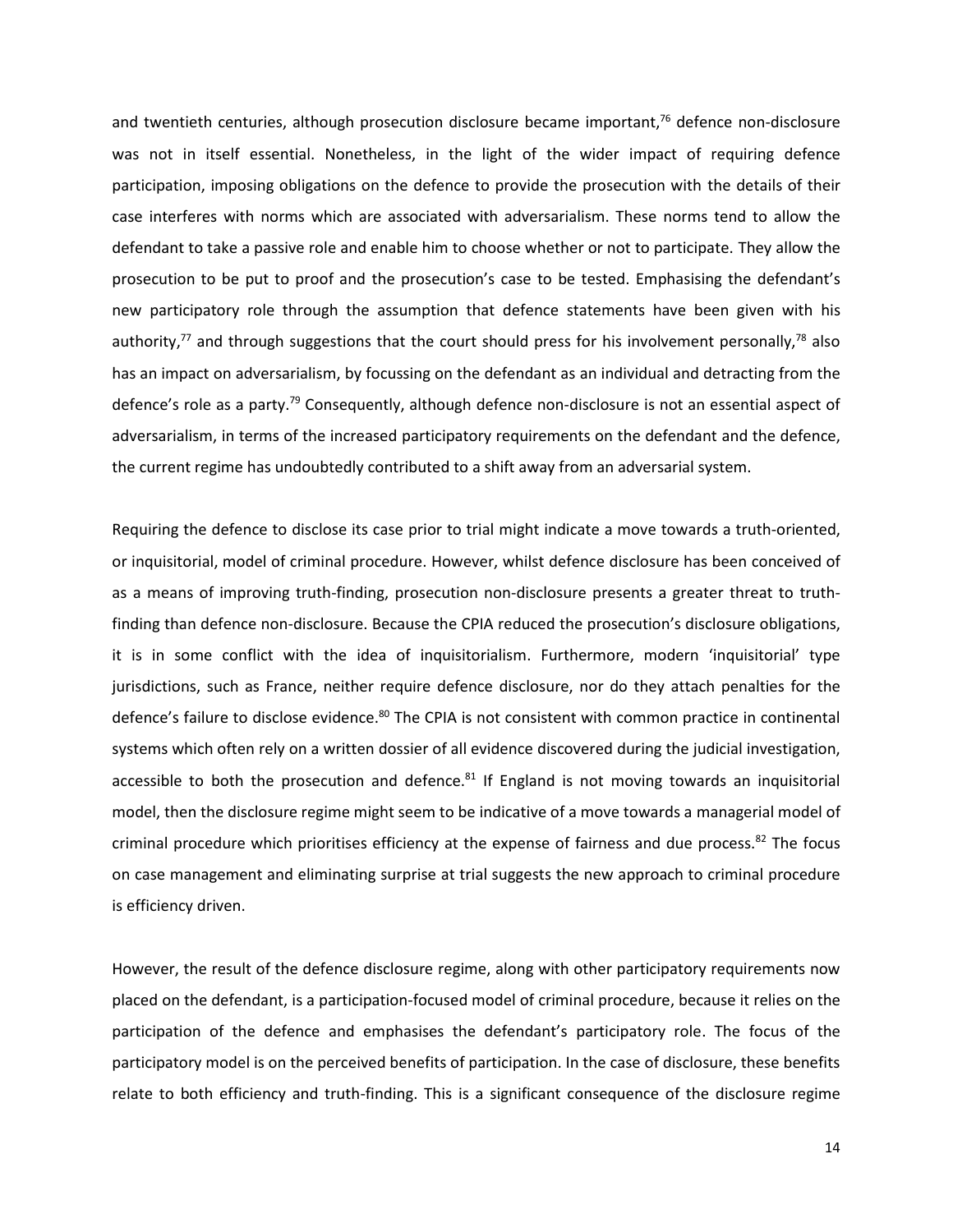since the new participatory model of procedure has less regard for rights often considered essential to ensure a fair trial. When the system becomes less concerned with upholding principles and more concerned with efficiency and convictions, there is greater leeway to open the defendant up to participatory requirements. The defence disclosure regime has, therefore, affected both the role of the defendant and the defence as participants in the criminal process, as well as the nature of criminal procedure. In spite of its shortcomings, it seems that the participatory model of criminal procedure will continue to develop. For example, the Review of Disclosure in Criminal Proceedings has proposed that a constructive defence approach to disclosure issues should be seen and encouraged as professional 'best practice'. 83

#### **Conclusion**

It is clear how requirements for the defence to disclose the nature of their case, prior to trial, fit into and contribute to the changing nature of criminal procedure and the participatory role of the defendant and the defence. In practice, the defence disclosure obligations are not always complied with, and defendants are not always penalised as a result. However, the CPIA has had a significant impact on criminal procedure. It has imposed upon the defendant new participatory requirements and, together with the Criminal Procedure Rules, has created expectations of constructive participation. In so doing, it has the potential to hamper fair trial rights, such as the privilege against self-incrimination, the presumption of innocence, and the burden of proof. The problem with the disclosure regime is not so much that it is moving us on from adversarialism, but that it is also moving us away from these procedural rights and fairness norms which work as part of an adversarial system. Once we recognise the significance which the defence disclosure obligations have had for the nature of criminal procedure, we must decide whether to abandon them or change how we define and understand our system. This includes recognising the emergence of a participatory model of procedure which lacks procedural protection for the accused.

 $\overline{\phantom{a}}$ 

<sup>&</sup>lt;sup>1</sup> The limited exceptions were disclosure of alibi defences and alibi witnesses in trials on indictment under the Criminal Justice Act 1967, s.11; disclosure of expert evidence in trials on indictment under the Police and Criminal Evidence Act 1984, s.81; and a more general requirement to disclose a defence in some serious or complex cases of fraud under the Criminal Justice Act 1987, s.9(5).

<sup>2</sup> R. Leng, 'Losing Sight of the Defendant: the Government's Proposals on Pre-Trial Disclosure' [1995] *Crim LR* 704 at 704.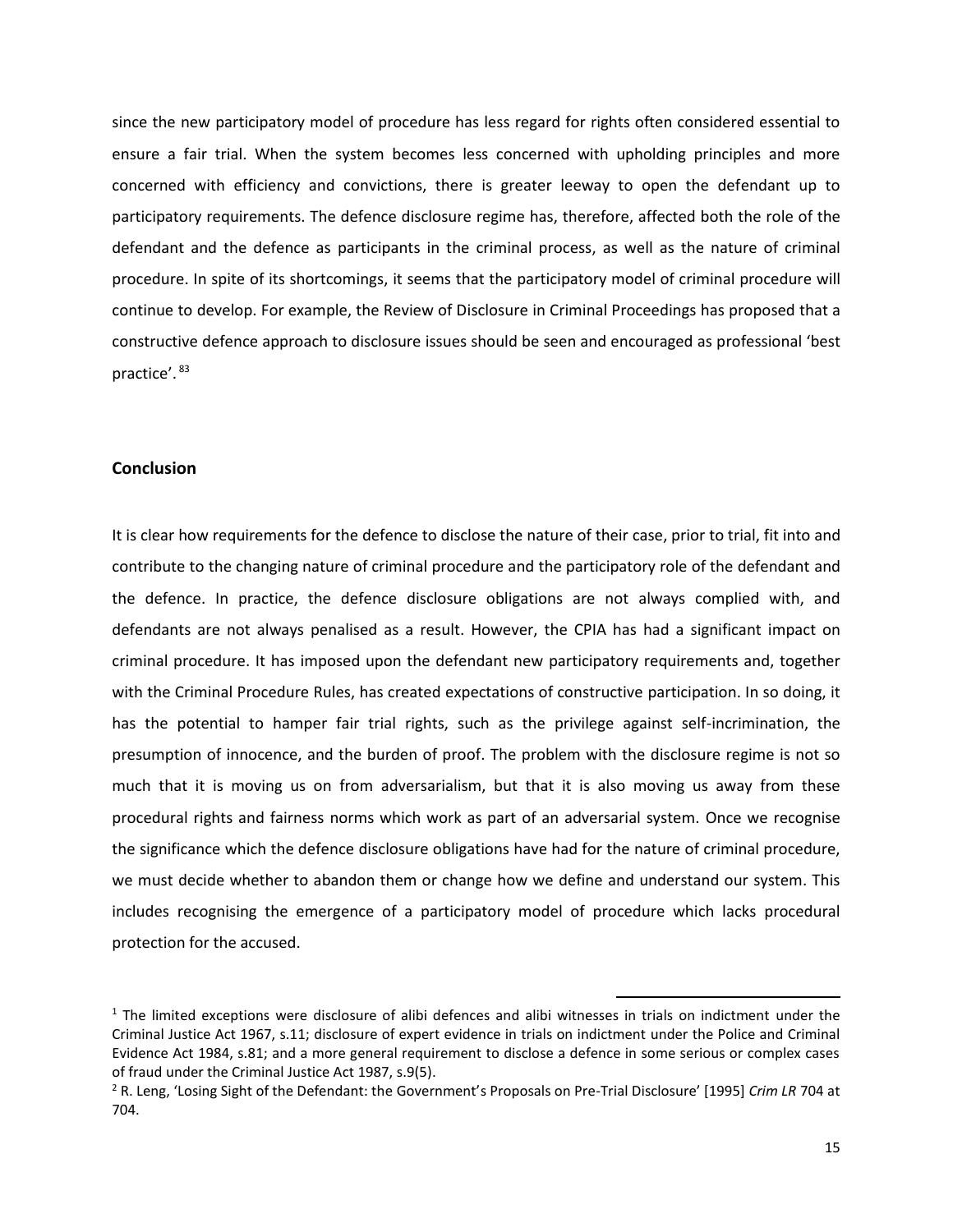<sup>3</sup> It has become a fundamental principle that a defendant should not be tried without knowing the nature of the case against him. See Article 6(3) of the European Convention on Human Rights; *Jespers v Belgium* (1981) 27 DR 61; *Edwards v UK* (1992) 15 EHRR 417; *Secretary of State for the Home Department v F* [2009] UKHL 28. Furthermore, Article 6(1) of the European Convention on Human Rights requires that 'the prosecution authorities should disclose to the defence all material evidence in their possession for or against the accused.' See *Rowe and Davis v UK* (2000) 30 EHRR 1 at 60.

<sup>4</sup> R. Morgan, 'The Process is the Rule and the Punishment is the Process' (1996) 59 *MLR* 306.

<sup>5</sup> *R v Keane* [1994] 1 WLR 746.

 $\overline{\phantom{a}}$ 

<sup>6</sup> Section 3, as amended by the Criminal Justice Act 2003. This provision is broader and more objective than the original s.3, which provided for disclosure of material 'which in the prosecutor's opinion might undermine the case for the prosecution against the accused.'

7 See, for example, S. Summers, *Fair Trials: The European Criminal Procedural Tradition and the European Court of Human Rights* (Hart: Oxford, 2007); J. Hodgson, 'The Future of Adversarial Criminal Justice in 21<sup>st</sup> Century Britain' (2010) 35 *North Carolina Journal of International Law and Commercial Regulation* 319; J. McEwan, 'From Adversarialism to Managerialism: Criminal Justice in Transition' (2011) 31 *Legal Studies* 519.

8 For further discussion on the nature of the adversarial system, see S. Landsman, *The Adversary System: A Description and Defence* (American Institute for Public Policy Research: Washington, 1984); M. Damaska, *The Faces of Justice and State Authority: A Comparative Approach to the Legal Process* (Yale University Press: New Haven, 1986); J.H. Langbein, *The Origins of the Adversary Criminal Trial* (Oxford University Press: Oxford, 2003); P. Van Kopen and S. Penrod, *Adversarial Versus Inquisitorial Justice: Psychological Perspectives on Criminal Justice Systems*  (Kluwer Academic/ Plenum Publishers: New York, 2003).

<sup>9</sup> H. Packer, *The Limits of the Criminal Sanction* (Stanford University Press: Stanford, 1968) 158.

<sup>10</sup> See, for example, Royal Commission on Criminal Justice, *Report* (HMSO: London, 1993); Home Office, *Justice for All* CM5563 (HMSO: London, 2002).

<sup>11</sup> See Royal Commission on Criminal Justice, above n. 10; Lord Justice Auld, *Review of the Criminal Courts of England and Wales* (The Stationary Office: London, 2001).

 $12$  See, for example, the Criminal Justice and Public Order Act 1994, ss.34-39. These provisions limit the accused's right to silence by allowing adverse inferences to be drawn in certain situations.

<sup>13</sup> I. Dennis, *The Law of Evidence* 4<sup>th</sup> edn (Sweet & Maxwell: London, 2010) 365.

<sup>14</sup> *R v Rochford* [2010] EWCA Crim 1928.

15 See Dennis, above n. 13 at 365; *R v Haynes* [2011] EWCA Crim 3281.

<sup>16</sup> *R v Haynes* [2011] EWCA Crim 3281.

 $17$  Ibid. at 4.

<sup>18</sup> *R v Essa* [2009] EWCA Crim 43.

<sup>19</sup> Lord Justice Gross, *Review of Disclosure in Criminal Proceedings* (Judiciary of England and Wales: London, 2011) 75.

<sup>20</sup> Ibid. at 75.

 $21$  See s.11(2) and s.11(5).

<sup>22</sup> [2009] EWCA Crim 43.

<sup>23</sup> [2010] EWCA Crim 1928.

<sup>24</sup> M. Redmayne, 'Criminal Justice Act 2003: (1) Disclosure and its Discontents' [2004] *Crim LR* 441 at 445. For two recent cases concerning the applicability of s.11, see *R v Gregory* [2011] EWCA Crim 3276 and *R v Haynes* [2011] EWCA Crim 3281.

<sup>25</sup> Plontikoff and Woolfson found that 41% of defence statements contained a bare denial of guilt, and a further 13% fell short of the requirements set out for them. J. Plotnikoff and R. Woolfson, *A Fair Balance? Evaluation of the Operation of Disclosure Law* (Home Office Research, Development and Statistics Directorate: London, 2001) 55. <sup>26</sup> Judicial Office News Release, *Review of Sanctions for Disclosure Failures in Criminal Trials*, 26<sup>th</sup> April 2012.

Available a[t http://www.judiciary.gov.uk/media/media-releases/2012/judicial-office-media-release-review-](http://www.judiciary.gov.uk/media/media-releases/2012/judicial-office-media-release-review-sanctions-disclosure-failures-criminal-trials-26042012)

[sanctions-disclosure-failures-criminal-trials-26042012.](http://www.judiciary.gov.uk/media/media-releases/2012/judicial-office-media-release-review-sanctions-disclosure-failures-criminal-trials-26042012) Last accessed 20th September 2012.

<sup>27</sup> See Royal Commission on Criminal Justice, above n. 10 at ch.6

<sup>28</sup> Ibid. at 22.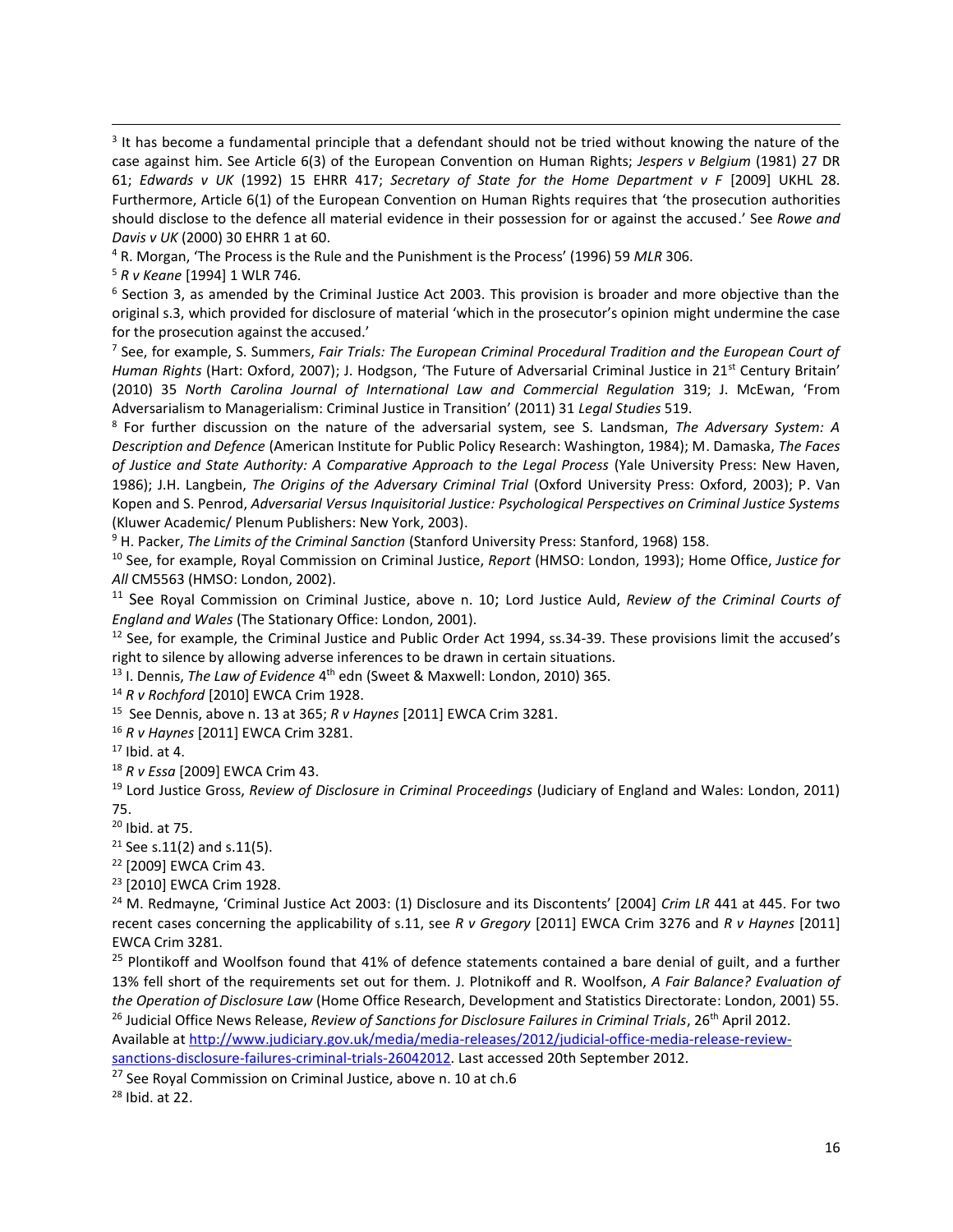<sup>29</sup> [2003] EWCA Crim 3357.

<sup>30</sup> Ibid. at 35.

 $\overline{\phantom{a}}$ 

<sup>31</sup> *R (on the application of DPP v Chorley Justices) and Andrew Forrest* [2006] EWHC 1795 (Admin) at 24.

<sup>32</sup> Rule 1.1.

 $33$  Rule 1.2(1)(a).

<sup>34</sup> McEwan, above n. 7 at 532. See also, F. Garland and J. McEwan, 'Embracing the Overriding Objective: Difficulties and Dilemmas in the New Criminal Climate' (2012) 16 *E and P* 233.

 $35$  Rule 3.2(2)(a).

<sup>36</sup> See, for example, *R (on the application of DPP) v Chorley Justices and Andrew Forrest* [2006] EWHC 1795 (Admin); *Malcolm v DPP* [2007] EWHC 363 (Admin); *Brett v DPP* [2009] EWHC 440 (Admin); *Writtle v DPP* [2009] EWHC 236 (Admin); *R v Penner* [2010] EWCA Crim 1155; *R (on the application of Santos) v Stratford Magistrates' Court* [2012] EWHC 752.

<sup>37</sup> *R (on the application of Firth) v Epping Magistrates' Court* [2011] EWHC 388 at 5.

<sup>38</sup> [2007] EWCA Crim 1237.

<sup>39</sup> [2012] EWCA Crim 319.

<sup>40</sup> See Lord Justice Gross, above n. 19 at 44.

<sup>41</sup> Ibid. at 76.

 $42$  Ibid. at 78.

<sup>43</sup> Royal Commission on Criminal Justice, above n. 10 at 221.

<sup>44</sup> See, for example, *Salabiaku v France* (1988) 13 EHRR 379; *Murray v UK* (1996) 22 EHRR 29; *Saunders v UK* (1997) 23 EHRR 313.

<sup>45</sup> See, for example, *Jalloh v Germany* (2007) 44 EHRR 32; *O'Halloran and Francis v UK* (2008) 46 EHRR 21.

<sup>46</sup> A Ashworth, 'The Exclusion of Evidence Obtained by Violating a Fundamental Right: Pragmatism Before Principle in the Strasbourg Jurisprudence' in Roberts, P. and J. Hunter *Criminal Evidence and Human Rights: Reimagining Common Law Procedural Traditions* (Hart: Oxford, 2012) at 147.

<sup>47</sup> M. Redmayne, 'Rethinking the Privilege Against Self-Incrimination' (2007) 7 *Oxford Journal of Legal Studies* 209 at 209. The case law on the scope of the privilege against self-incrimination is inconsistent. However, subject to certain exceptions, it applies to the use in criminal proceedings of material which has an existence dependent on the will of the suspect. See *Saunders v UK* (1997) 23 EHRR 313; *Jalloh v Germany* (2007) 44 EHRR 32; *O'Halloran and Francis v UK* (2008) 46 EHRR 21.

<sup>48</sup> [2011] EWHC 388.

<sup>49</sup> [2012] EWCA Crim 650.

<sup>50</sup> Ibid. at 36.

<sup>51</sup> Ibid. at 37.

<sup>52</sup> Royal Commission on Criminal Justice, above n. 10 at 84.

<sup>53</sup> Ibid. at 98.

<sup>54</sup> M. Zander, *Consultation on Proposals for Advance Disclosure of Defence Witness Lists and Unused Defence Expert Witness Reports,* 2002 at 2; P. Hungerford-Welch, 'Prosecution Interviews of Defence Witnesses' [2010] *Crim LR* 690.

<sup>55</sup> See Zander, above n. 54 at 2.

<sup>56</sup> J. Richardson, 'A "Just" Outcome: Losing Sight of the Purpose of Criminal Procedure' (2011) *Journal of Commonwealth Criminal Law* Inaugural Issue 105 at 117.

<sup>57</sup> See D. Dolinko, 'Is There a Rationale for the Privilege Against Self-Incrimination?' (1986) 33 *UCLA Law Review* 1063; Redmayne, above n. 47; A.L-T. Choo, '"Give Us What You Have" – Information, Compulsion and the Privilege Against Self-Incrimination as a Human Right' in Roberts, P. and J. Hunter *Criminal Evidence and Human Rights: Reimagining Common Law Procedural Traditions* (Hart: Oxford, 2012).

<sup>58</sup> See A. Ashworth, 'Four Threats to the Presumption of Innocence' (2006) 10 *E and P* 241; H.L. Ho, 'The Presumption of Innocence as a Human Right' in Roberts, P. and J. Hunter *Criminal Evidence and Human Rights: Reimagining Common Law Procedural Traditions* (Hart: Oxford, 2012).

<sup>59</sup> Ho, above n. 58 at 279.

<sup>60</sup> Above n. 56 at 117.